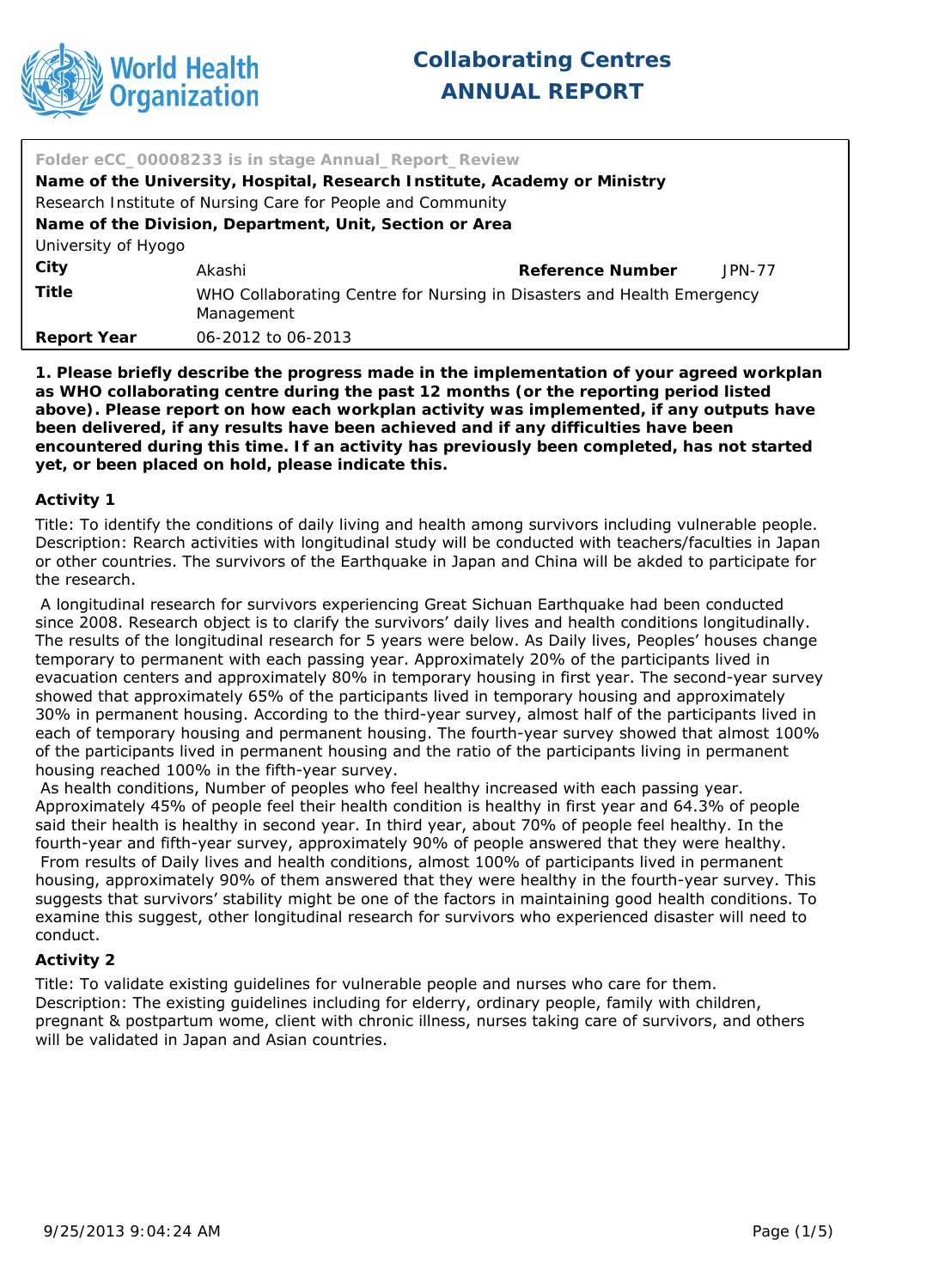

To examine the usefulness of the developed quideline which is based on the experience of the Great East Japan Earthquake, an interview survey was conducted for 11 nurses who were engaged in care for pregnant women and child-rearing mothers at medical facilities in areas affected by the earthquake.

The interviews with the nurses revealed following results. Firstly, the medical facilities that prepare for the earthquake during normal times, such as, preparing to prevent various things from being scattered, falling and toppling, storing the items necessary in times of disaster, providing evacuation routes and formulating substitutions during power and water failure, could to reduce or prevent from the damage of the earthquake, to provide foods for the people, to prepare evacuation immediately and to transport patients fast.

In addition, it was confirmed to provide a sense of security, to adjust hospitalization periods according to the patient's need and to modify the way of sanitation under the earthquake in those medical facilities. These results are the same as the existing guideline. Finally, there are some opinions that it is essential and beneficial for them to refer the contents about "symptoms of physical and mental health when a disaster happens", "nursing care for mental health" and "the health of nurses who are suffered from a disaster".

Therefore, it is considered that the existing guideline is useful in order to prepare before a disaster strikes.

## **Activity 3**

Title: To validate the core competencies for disaster nursing developed by WHO and ICN. Description: The core competencies developed by WHO and ICN will be validated through interviewing nurses providing care in disaster period in Japan and other coutries.

 A study for Nursing Professionals Providing Care who did nursing support activity will be planning. To verify the validity of the disaster nursing competencies, based on the experiences of the Great East Japan Earthquake, an interview survey will be conducted. "ICN Framework of Disaster Nursing Competencies" was translated in Japanese and would be making the questionnaire from "ICN Framework of Disaster Nursing Competencies" for research.

## **Activity 4**

Title: To develop effective network-systems among organization related to nursing, such as professional organizations, Ministry of Health, University, Academic organizations, and other interprofessional organizations, such as Medical organizations, as well

Description: The works will be done in collaboration with WHO WPRO through exploring successful cases, processes and lessons learned which further cooperation and collaboration.

 The purpose of this study is to develop an effective network system of nursing during the Great East Japan Earthquake (GEJE). A comprehensive analysis was conducted based on a thorough review of literatures including research papers concerning GEJE, reports edited by Japanese Nursing Association Publishing Company and organizations at the sites of the disaster, two years of materials from Japan Society of Disaster Nursing. Until the time 30th Oct., 4614 titles of keyword "GEJE", 1354 titles of keyword "GEJE" and "network", 706 titles of keyword "GEJE" and "Nursing" were hit. The focus of this analysis is to abstract the real network that had happened during the GEJE and construct the scheme of a necessary network system during the chaotic situation. Through reviewing those papers, the continuity of disaster nursing support, the mechanisms of effects of the existing supportive network system, and how the supportive nursing network system adjusted itself to the needs of nursing at the disaster sites, is being analyzed.

## **Activity 5**

Title: To develop methods of effective provision of information/knowledge to disaster-affected countries through APEDNN in collaboration with WHO-WPRO

Description: In collaboration with WHO-WPRO, the effective ways for information/knowledge provision at the time of disaster will be developed among APEDNN members. Futher, the ways will be expanded to other area in the world.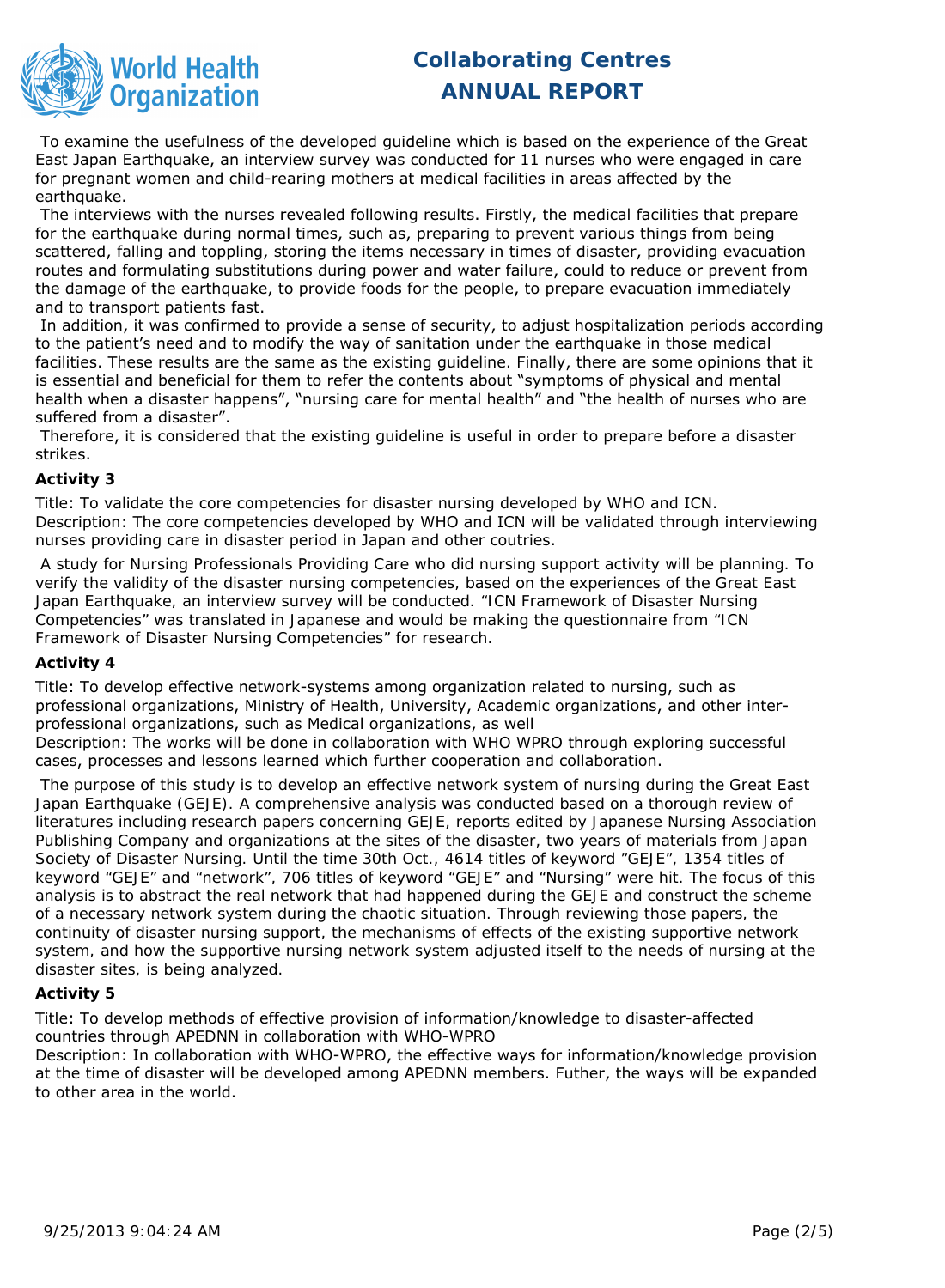

Secondary source medical information available in a fortnight after the 2011 Great East Japan Earthquake was analyzed and its influence and issues remained was described in this study. This research design was historical research. The article that accumulated was 260. The first three days of the disaster, 14 % of articles were about lack of the information. Therefore, residents had to obtain these by their walks.

This study is showing how the affected countries obtain information/knowledge amid the disaster. And from findings, what kind of needs to the affected countries and what are actual effective supports will be suggested through APEDNN.

#### **Activity 6**

Title: To conduct and disseminate training/educational programs for mitigation of the impact of disasters on community members, particularly those most vulnerable, including: elderly, childrenchild, bearing and rearing women, and disabled.

Description: The educational program of disaster preparedness for school students will be provided and evaluated the utilization of it. In relation with WHO WPRO, the program will be expanded to other Asian coutries.

As the local level, disaster mitigation education for junior high school students was conducted since 2007 with cooperation Akashi City in Japan. Homework which related to the evacuation strategies that they discussed about how to evacuate with their parents and neighbors was provided to students. These activities are expected to affect their parents and residents in their community.

In addition a theme of participants need more interesting regarding the emergency illness care than the disaster preparedness. The contents of the teaching are AED, BLS and how to call an ambulance. Furthermore, teaching is discussing how to evacuate with the support of residents with the welfare commissioner and care managers when next disaster will occur.

One more project was conducted as Post-Traumatic Stress Syndrome (PTSD) manual developed. The feature of the manual was emphasized Japanese culture and it more focus on explained it to the stricken area's healthcare professionals. This manual was developed through literature review and used in a two-hour workshop for healthcare professionals recruited from the stricken area's healthcare professionals through the local key contact person. The participants were evaluated for their PTSD knowledge and confidence/comfort level pre- and post-training on a 5-point Likert-type scale. They were also asked to comment on cultural issues and to suggest additions to the manual. A total of 21 healthcare providers participated, mostly female nurses with no prior PTSD training. The total score improved after a lecture and the PTSD manual will help the participants to raise their level of PTSD knowledge and confidence in caring for psychological traumas survivors.

## **Activity 7**

Title: To develop and conduct training/educational programs including formal and continuing programs for fostering of trainers in health emergency management.

Description: Based on the experience of the Great East Japan Earthquake, the exsisting training/educational programs including graduate programs and continuing programs will be changed, provided, and evaluated.

 A survey will be conducted for nursing providing care who did nursing support activity after the Great East Japan Earthquake. In this survey, experience and contents of disaster nursing education in basic nursing education and continuing education, required knowledge during nursing support activity after the Great East Japan Earthquake will be asked in survey. Information was gathering some training/educational programs were conducted in other countries.

## **Activity 8**

Title: To clarify roles and functions of nurses by disaster cycle Description: The roles and functions of nurses at each of disaster cycle will be explored through interview to nurses providing care at the Great East Japan Earthquake.

 From 2010, the relief nurse educational training on disaster preparedness that provided with the Hyogo Nursing Association. The purpose of the effective nursing training is to reinforce the national and regional network. Three hundred nurses are already registered as the response nurses. They will go to the stricken areas when a disaster occurred as a disaster nurse.The disaster nurses who finished this training will be able to take responsible about not only nursing care but also coordinator of evacuation center.

## **Activity 9**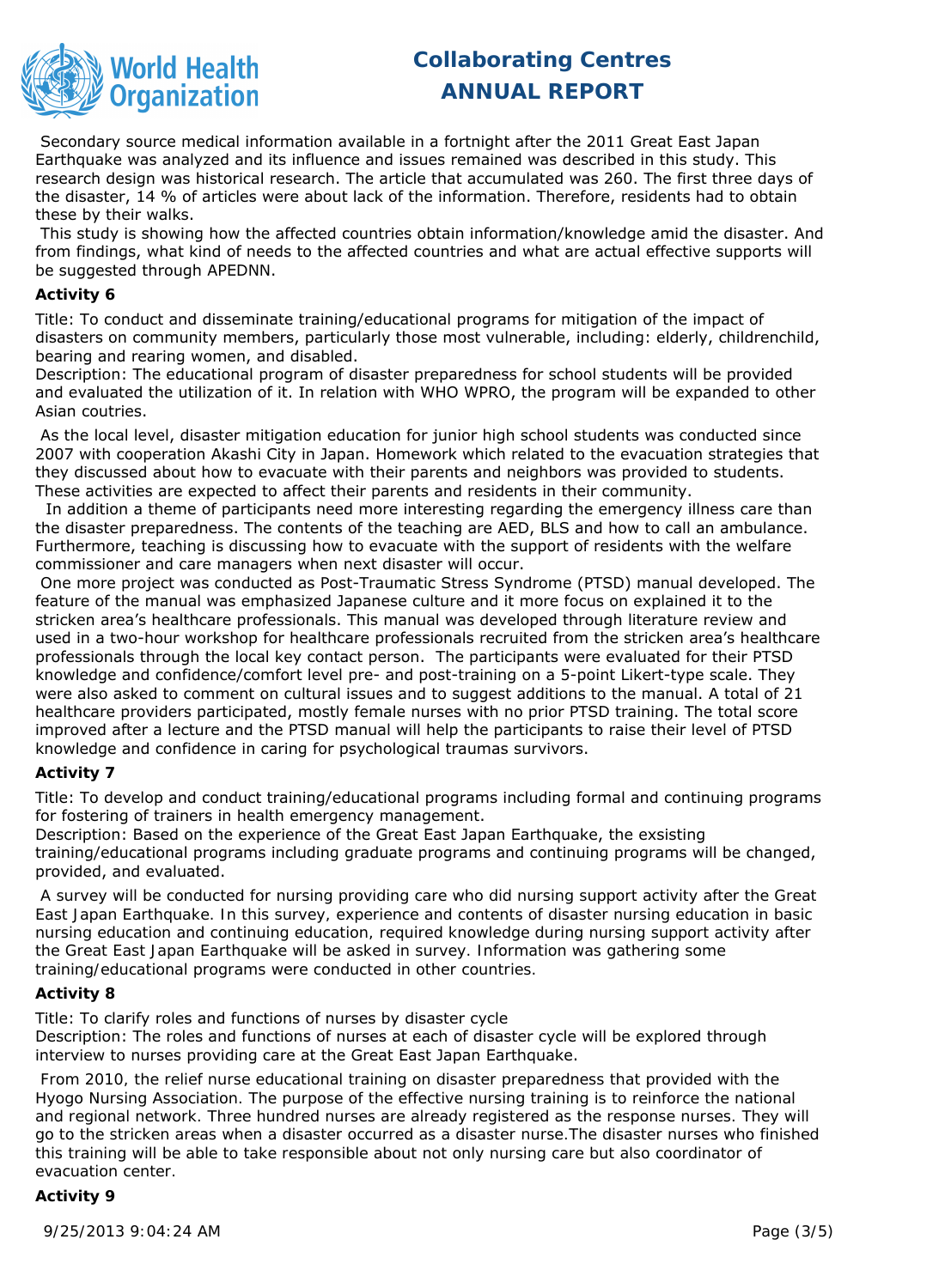

Title: To identify activities among support nurses coming from outside the disaster site Description: The activities of support nurses coming from outside the disaster will be identify with interview to nuses experiencing care provision at the Great East Japan Earthquake. After obtaining results, it will be vali

Activities of support nurses from areas outside disaster sites were identified by analysis of the records of public health nurses sent from the Hyogo Prefecture to sites affected by the Great East Japan Earthquake in the Miyagi Prefecture. The activities were provided from 10 days after the disaster to 7 months after the disaster. The analyzed records included those kept during their time at the disaster sites and those written after leaving the disaster sites.

The Great East Japan Earthquake was characterized by catastrophic tsunami damage, wide-ranging damage that numerous municipalities and the loss of municipal government functions in the afflicted areas.

One of the main issues that were analyzed was the restoration of healthcare service systems at disaster sites. Each municipality's healthcare service system had unique aspects, and the health needs of individuals living in disaster shelters considerably differed even within disaster sites. This was due to the fact that not all areas were affected by the tsunami and essential public services were quickly restored in some area, while others required more time. This meant that public health nurses who were sent to disaster sites had to be adaptable to meet various needs. They also worked toward establishing cooperative relationships with nurses from other areas of Japan as well as professionals from fields other than healthcare while working within the local primary healthcare systems at disaster sites. We plan to continue with our analysis in 2013.

**2. Please briefly describe your collaboration with WHO in regards to the activities of the WHO collaborating centre during the past 12 months (e.g. means of communication, frequency of contact, visits to or from WHO). Please feel free to mention any difficulties encountered (if any) and to provide suggestions for increased or improved communication (if applicable).**

 The 9th International Conference of the Global Network of WHO Collaborating Centres (WHOCC) for Nursing and Midwifery was hosted by University of Hyogo, Japan. This conference was planning with members of Global Network of WHOCC for Nursing and Midwifery Development. Moreover, we got a advice from Regional Adviser for Nursing and Midwifery such as Ms.Kathleen Fritsch (WHO Regional Office for the Western Pacific), Dr.Prakin Suchaxsaya(WHO Regional Office for the South-East Asia) , Dr. Silvina Malvarez (Pan American Health Organization) and others.

**3. Please briefly describe any interactions or collaborations with other WHO collaborating centres in the context of the implementation of the above activities (if any). If you are part of a network of WHO collaborating centres, please also mention the name of the network, and describe any involvement in the network during the last 12 months.**